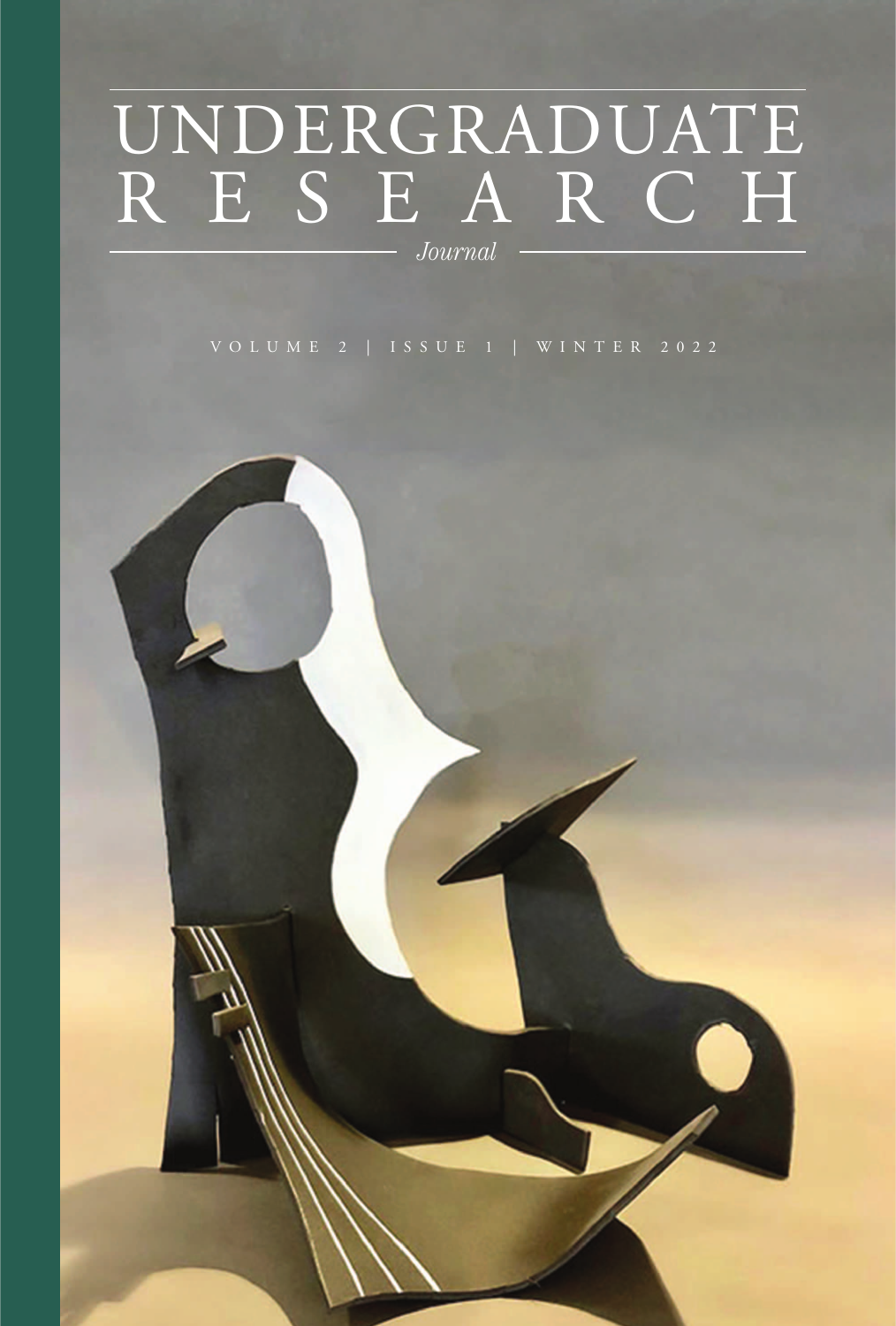Undergraduate Research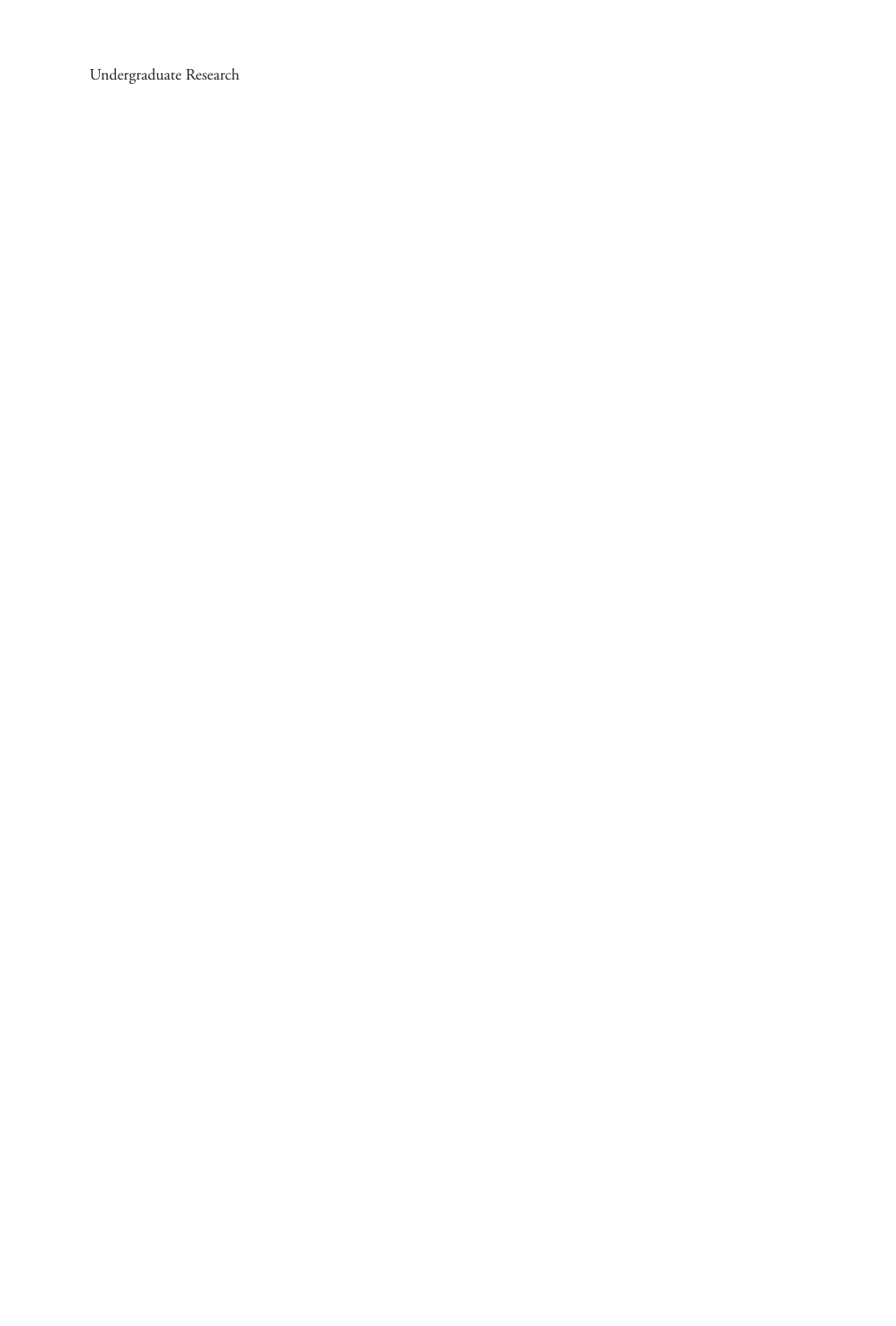Undergraduate Research is now in its second year, and third issue! It has been a labor of love—a successful collaboration between our editors, students, and faculty mentors from around the country. We have had so much support, both institutionally at Georgia College, and nationally, ranging from the students who have submitted their work, to the faculty who spend so much time mentoring students, to all of the subject matter experts who conduct the peer reviews. We couldn't do it without each and every one of you.

When we founded this journal, our vision was that Undergraduate Research could be a premiere venue to showcase interdisciplinary undergraduate scholarship and we think we've hit that mark. Along the way, we have discovered so many willing collaborators who were eager to do anything to help students. This includes everyone at Georgia College, as well as all of our external volunteers. Drs. Massey and Liles have been amazing editors, driving this vision for the journal. Furthermore, our editorial board has been extremely active in both shaping the direction of the journal, and offering advice, feedback, and support. They are always willing to pitch in. Finally, all of you from all over the country who have sent out the call to students and encouraged their submissions, we couldn't do it without you.

As with each issue, Undergraduate Research continues to get stronger, and we feel this is our best issue yet. It features a diverse range of cross-disciplinary research from different institutional types from around the country—from students at small private institutions to large land-grant institutions. With each issue, the submission process has become more competitive, and while this is the largest issue to date, unfortunately, we cannot publish all of the amazing work that we've received. It is our hope, that we continue to receive high-caliber undergraduate work and that we are able to showcase the best of mentored undergraduate research.

Sincerely,

#### Jordan Cofer

Co-founder, Undergraduate Research Associate Provost Georgia College & State University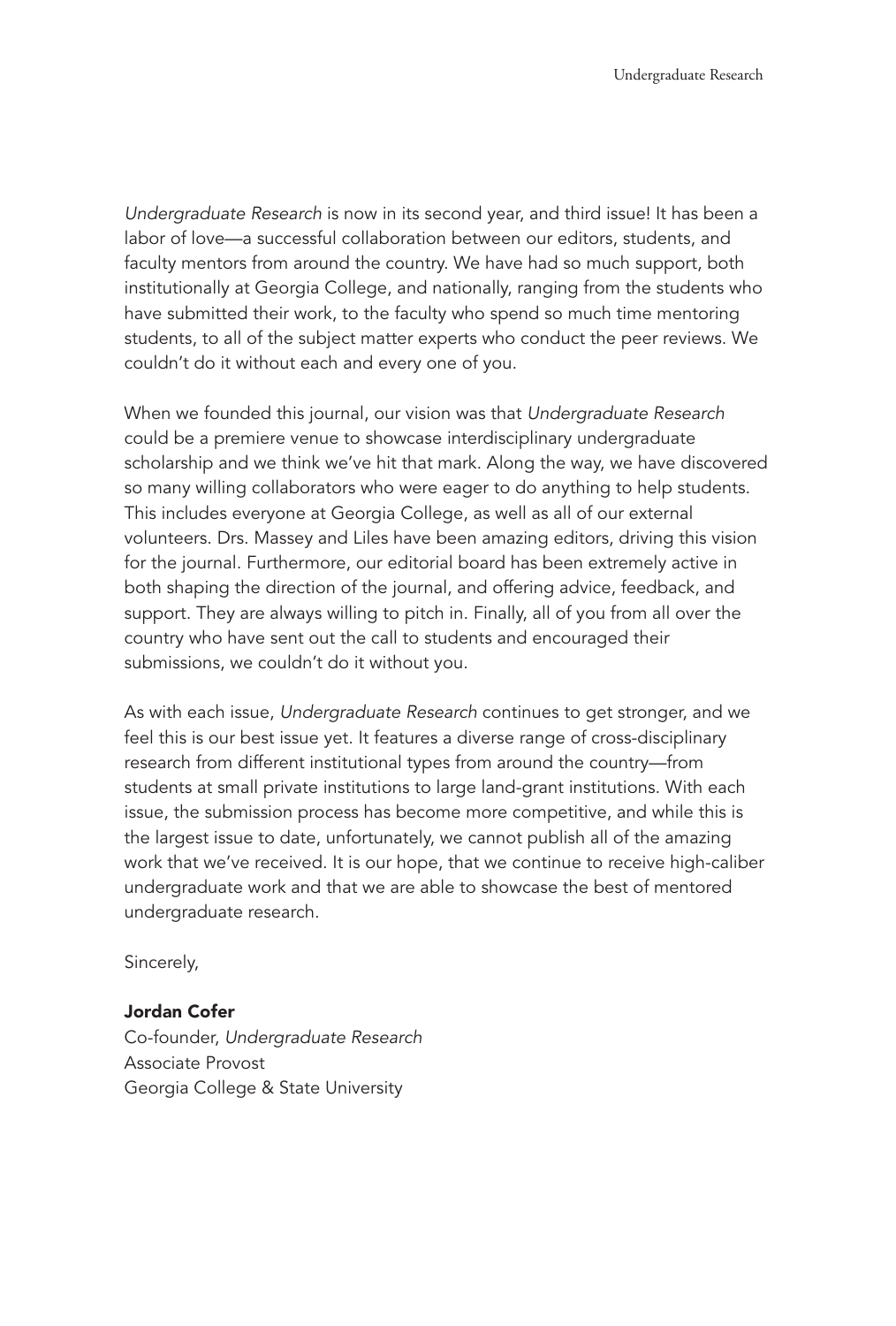Undergraduate Research is a national, independent, peer-reviewed, open source, biannual, multidisciplinary student research journal. Each manuscript of UR receives a DOI number. UR is archived by the U.S. Library of Congress. UR was established in 2020. ISSN 2766-3590

#### ACKNOWLEDGEMENTS

COVER COVER ART ............ JORDAN PRINSEN CLASS OF 2022 ART MAJOR "UNTITLED" EVA FOAM AND ACRYLIC PAINT, 14" X 7" X 16" 2021

BACK COVER ART ........... EMMA GRACE AVERY

CLASS OF 2024 ART MAJOR (FINE ARTS CONCENTRATION) "TEARS" ACRYLIC ON CANVAS , 9X12 2021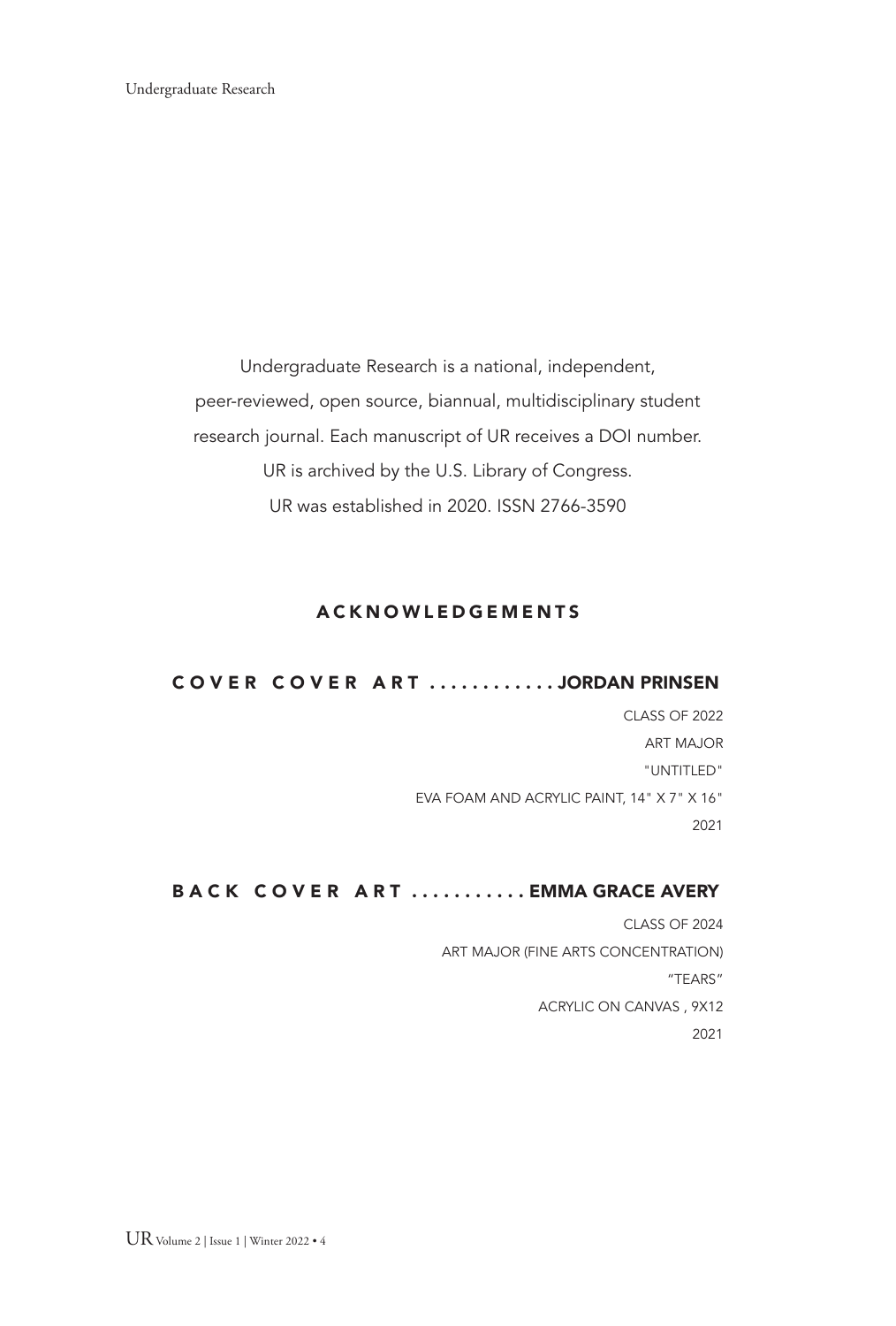## **About Georgia College:**

Georgia College is the state's designated public liberal arts university — where practical education meets life-altering, real-world experiences. For us, a liberal arts education goes beyond simply memorizing facts and philosophies. A liberal arts curriculum teaches students how to navigate the complexities of life, assess the world around them, and become critical thinkers. Our skills-infused approach provides our students with an advantage that employers are looking for and expands the personal and professional lives of our graduates.

The university offers undergraduate and graduate education, and serves more than 7,000 students in the following colleges: the College of Arts and Sciences, the J. Whitney Bunting College of Business, the John H. Lounsbury College of Education, the College of Health Sciences, and the newly-established John E. Sallstrom Honors College. With its sprawling idyllic campus paired with talented faculty and staff, Georgia College stands at the forefront of offering a holistic liberal arts education. Our students are engaged citizens who are encouraged to think independently and lead creatively as they acquire the skills to navigate life-long challenges.

Georgia College is one of 26 institutions in the University System of Georgia, and we consistently rank among the top three universities in terms of student retention and graduation rates. Georgia College also ranks 21st on U.S. News & World Report's Best Regional Universities – South, and is recognized as a top university in the nation by the Princeton Review, Forbes Higher Education, and Kiplinger's.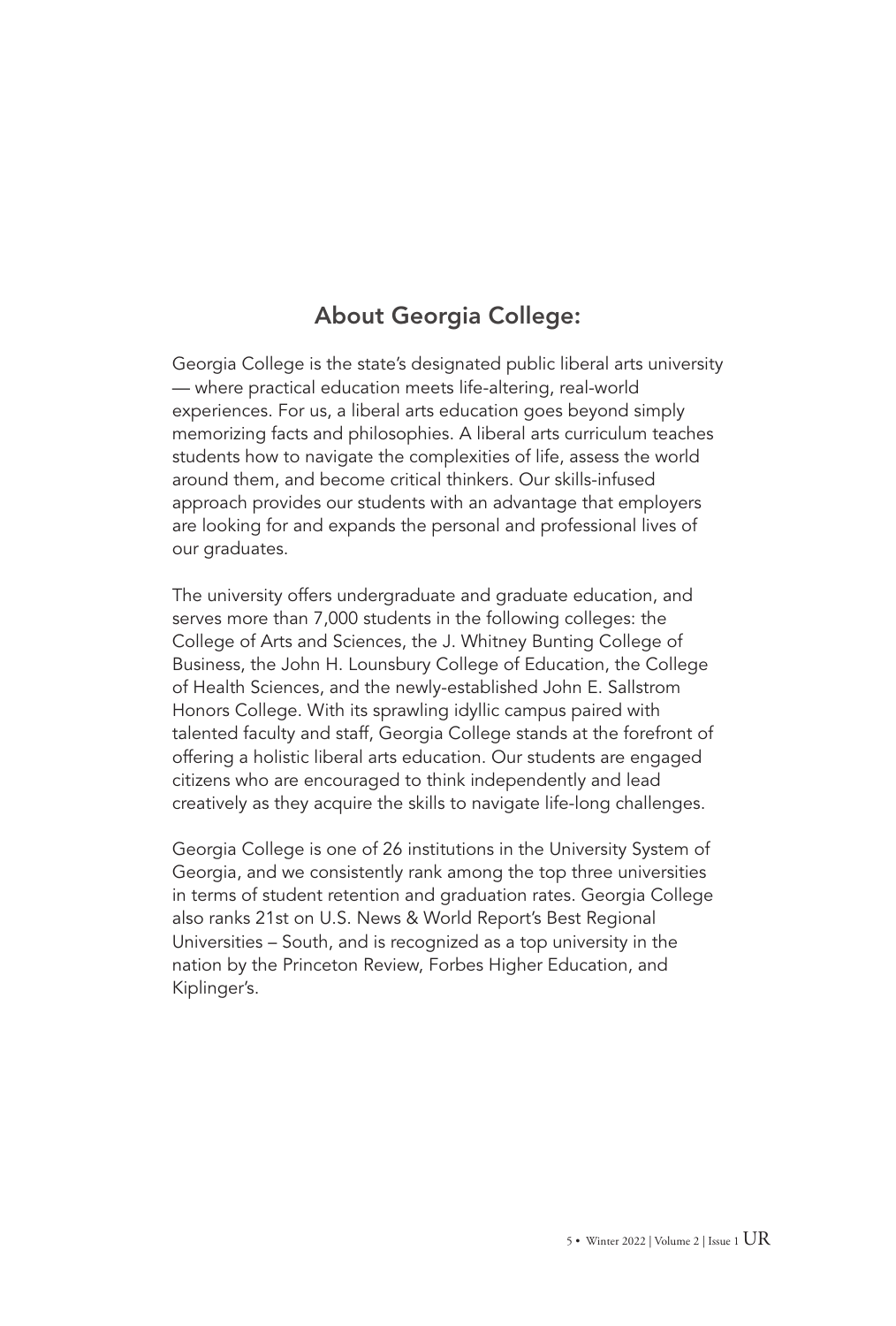## **Undergraduate Research Journal Editorial Board**

| <b>Editor-in-Chief</b>  | Kelly P. Massey,                                |
|-------------------------|-------------------------------------------------|
|                         | Georgia College & State University              |
| <b>Managing Editor</b>  | Alesa Liles,                                    |
|                         | Georgia College & State University              |
| <b>Associate Editor</b> | Doreen Sams,                                    |
|                         | Georgia College & State University              |
|                         | Amy Buddie,                                     |
|                         | Kennesaw State University                       |
|                         | Jordan Cofer.                                   |
|                         | Georgia College & State University              |
|                         | Ashley Hagler,                                  |
|                         | Gaston College                                  |
|                         | Kasey Karen,                                    |
|                         | Georgia College & State University              |
|                         | Jill Kinzie,                                    |
|                         | Indiana University                              |
|                         | Huda Makhluf,                                   |
|                         | Precision Institute National University         |
|                         | Marisa Moazen,                                  |
|                         | University of Tennessee-Knoxville               |
|                         | Niharika Nath,                                  |
|                         | New York Institute of Technology                |
|                         | Jeanetta Sims,                                  |
|                         | University of Central Oklahoma                  |
|                         | Kate Theobald,                                  |
|                         | University of West Georgia                      |
|                         | Charles Watson,                                 |
|                         | Association of American Colleges & Universities |